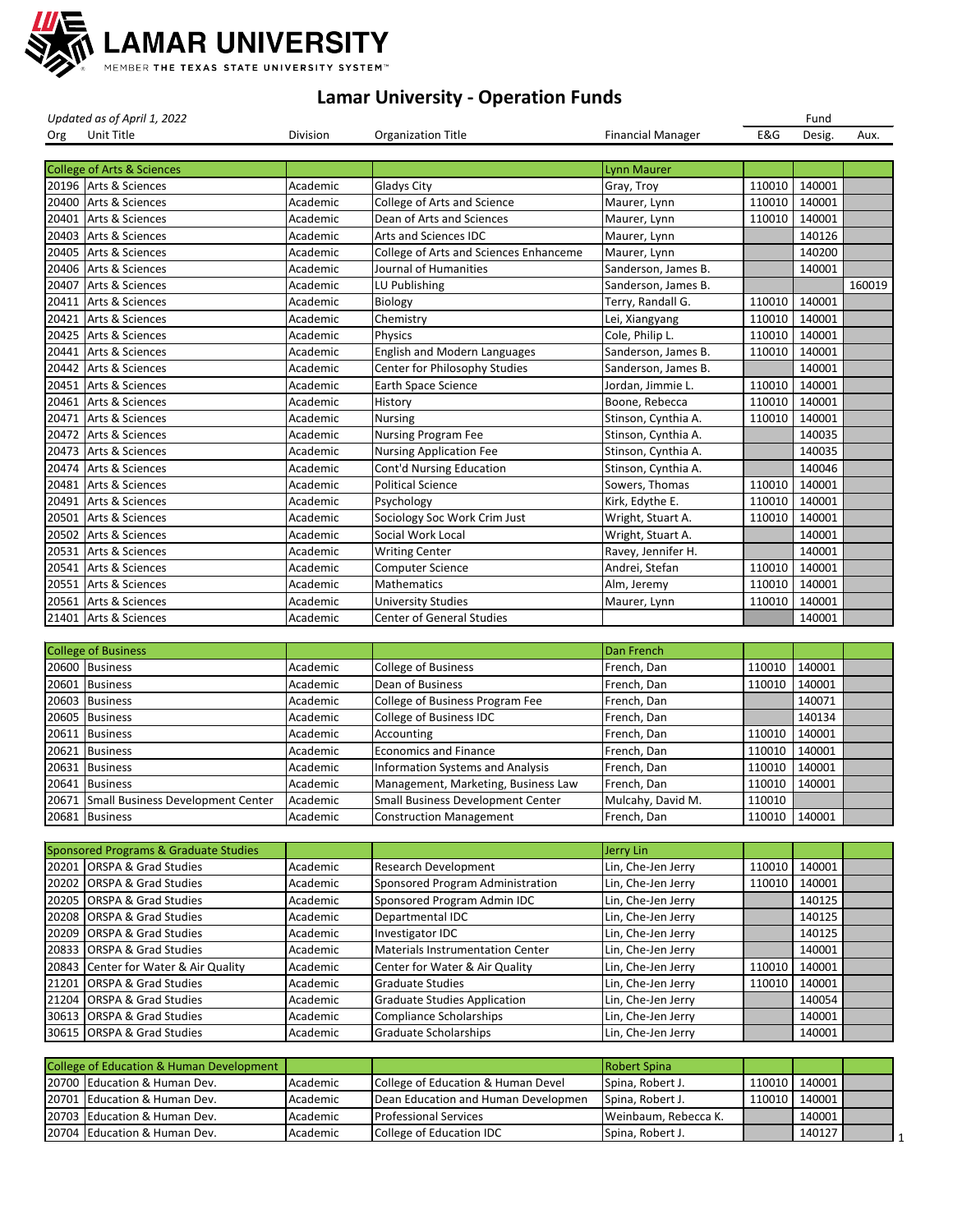|       | Updated as of April 1, 2022  |                 |                                         |                          |        | Fund   |      |
|-------|------------------------------|-----------------|-----------------------------------------|--------------------------|--------|--------|------|
| Org   | Unit Title                   | <b>Division</b> | Organization Title                      | <b>Financial Manager</b> | E&G    | Desig. | Aux. |
| 20705 | Education & Human Dev.       | Academic        | <b>Master Teaching Program</b>          | Spina, Robert J.         |        | 140001 |      |
|       | 20708 Education & Human Dev. | Academic        | <b>CAEP</b>                             | Spina, Robert J.         |        | 140001 |      |
|       | 20710 Education & Human Dev. | Academic        | College of Education Enhancement        | Spina, Robert J.         |        | 140202 |      |
| 20711 | Education & Human Dev.       | Academic        | <b>Educational Leadership</b>           | O'Connor, Johnny         | 110010 | 140001 |      |
|       | 20712 Education & Human Dev. | Academic        | Cardinal Center for Adv Leadership      | Spina, Robert J.         |        | 140001 |      |
|       | 20713 Education & Human Dev. | Academic        | <b>Educator Prep Program</b>            | Spina, Robert J.         |        | 140015 |      |
|       | 20717 Education & Human Dev. | Academic        | Microsoft Certified Educator            | Spina, Robert J.         |        | 140081 |      |
| 20718 | Education & Human Dev.       | Academic        | <b>TExES 068</b>                        | Spina, Robert J.         |        | 140082 |      |
| 20721 | Education & Human Dev.       | Academic        | Nutrition, Hospitality & Human Services | Killough, Jill E.        | 110010 | 140001 |      |
| 20722 | Education & Human Dev.       | Academic        | Dietetic Internship Program             | Killough, Jill E.        |        | 140005 |      |
|       | 20723 Education & Human Dev. | Academic        | <b>Hospitality Culinary Program</b>     | Killough, Jill E.        |        | 140006 |      |
| 20731 | Education & Human Dev.       | Academic        | <b>Health and Kinesiology</b>           | Chilek, Daniel           | 110010 | 140001 |      |
| 20741 | Education & Human Dev.       | Academic        | <b>Professional Pedagogy</b>            | Titus, Freddie           | 110010 | 140001 |      |
| 20776 | Education & Human Dev.       | Academic        | Counseling and Special Populations      | Lopez, Belinda           | 110010 | 140001 |      |
|       | 20902 Education & Human Dev. | Academic        | <b>TExES and Certification Office</b>   | Weinbaum, Rebecca K.     | 110010 | 140001 |      |
|       |                              |                 |                                         |                          |        |        |      |
|       | College of Engineering       |                 |                                         | <b>Brian Craig</b>       |        |        |      |
|       | 20522 Engineering            | Academic        | SeoulTech English Summer Program        | Craig, Brian N.          |        | 140067 |      |
|       | 20800 Engineering            | Academic        | College of Engineering IDC              | Craig, Brian N.          |        | 140128 |      |
| 20801 | Engineering                  | Academic        | Dean of Engineering                     | Craig, Brian N.          | 110010 | 140001 |      |
|       | 20811 Engineering            | Academic        | <b>College of Engineering</b>           | Craig, Brian N.          | 110010 | 140001 |      |
|       |                              |                 |                                         |                          |        |        |      |

| - 0 - - - - - - 0               |          |                                     |                   |        |        |  |
|---------------------------------|----------|-------------------------------------|-------------------|--------|--------|--|
| 20812 Engineering               | Academic | College of Engin. Academic Support  | Craig, Brian N.   |        | 140203 |  |
| 20813 Engineering               | Academic | College of Engineer Ambass Progm    | Craig, Brian N.   |        | 140001 |  |
| 20816 Engineering               | Academic | <b>Engineering Abroad</b>           | Craig, Brian N.   |        | 140074 |  |
| 20821 Tx Haz Waste Research Ctr | Academic | Tx Haz Waste Research Ctr           |                   | 110010 |        |  |
| 20831 Engineering               | Academic | <b>Chemical Engineering</b>         |                   | 110010 | 140001 |  |
| 20832 Engineering               | Academic | Chemical Engineering Academ Support |                   |        | 140012 |  |
| 20841 Engineering               | Academic | Civil Engineering                   | Haselbach, Liv M. | 110010 | 140001 |  |
| 20842 Engineering               | Academic | Civil Engineering Academic Support  | Haselbach, Liv M. |        | 140013 |  |
| 20851 Engineering               | Academic | <b>Electrical Engineering</b>       | Tcheslavski, Gleb | 110010 | 140001 |  |
| 20852 Engineering               | Academic | Electrical Engin. Academic Support  | Tcheslavski, Gleb |        | 140150 |  |
| 20861 Engineering               | Academic | Industrial Engineering              | Zaloom, Victor    | 110010 | 140001 |  |
| 20871 Engineering               | Academic | Mechanical Engineering              | Craig, Brian N.   | 110010 | 140001 |  |
| 20872 Engineering               | Academic | Mechanical Engin. Academic Support  | Craig, Brian N.   |        | 140065 |  |
| 20881 Texas Air Research Center | Academic | <b>Texas Air Research Center</b>    |                   | 110010 |        |  |

| College of Fine Arts & Communication |          |                                  | Derina Holtzhausen        |        |        |        |
|--------------------------------------|----------|----------------------------------|---------------------------|--------|--------|--------|
| 21000 Fine Arts & Communication      | Academic | College of Fine Arts and Comm    | Holtzhausen, Derina R.    | 110010 | 140001 |        |
| Fine Arts & Communication<br>21001   | Academic | Dean of Fine Arts and Comm       | Holtzhausen, Derina R.    | 110010 | 140001 |        |
| 21002<br>Fine Arts & Communication   | Academic | College of Fine Arts Enhancement | Holtzhausen, Derina R.    |        | 140205 |        |
| Fine Arts & Communication<br>21011   | Academic | Art                              | Meeks, Donna M.           | 110010 | 140001 |        |
| Fine Arts & Communication<br>21012   | Academic | Art Student Supplies             | Kiel, Dennis M.           |        | 140208 |        |
| Fine Arts & Communication<br>21013   | Academic | Dishman Art Museum               | Kiel, Dennis M.           | 110010 |        |        |
| 21021<br>Fine Arts & Communication   | Academic | Communication                    | Tindall, Natalie Tiana J. | 110010 | 140001 |        |
| Fine Arts & Communication<br>21022   | Academic | <b>KVLU Radio</b>                | Balentine, Byron          |        | 140001 |        |
| Fine Arts & Communication<br>21031   | Academic | Deaf Studies and Deaf Education  | Clark, Mary D.            | 110010 | 140001 |        |
| Fine Arts & Communication<br>21032   | Academic | Speech and Hearing Services      |                           | 110010 | 140001 |        |
| Fine Arts & Communication<br>21033   | Academic | <b>Hearing Aids</b>              |                           |        | 140039 |        |
| Fine Arts & Communication<br>21037   | Academic | Deaf Studies RIP                 | Clark, Mary D.            |        | 140207 |        |
| 21041<br>Fine Arts & Communication   | Academic | Music                            | Shook, Brian A.           | 110010 | 140001 |        |
| Fine Arts & Communication<br>21042   | Academic | <b>Theatre and Dance</b>         | Wright, Christopher G.    | 110010 | 140001 | 160001 |
| Fine Arts & Communication<br>41006   | Academic | <b>Band</b>                      | Shook, Brian A.           |        |        | 160001 |
| Fine Arts & Communication<br>41009   | Academic | Choir                            | Shook, Brian A.           |        |        | 160001 |
| Fine Arts & Communication<br>41010   | Academic | Drama                            | Wright, Christopher G.    |        |        | 160001 |
| Fine Arts & Communication<br>41013   | Academic | Pep Band                         | Shook, Brian A.           |        |        | 160001 |
| Fine Arts & Communication<br>41017   | Academic | Jazz Band                        | Shook, Brian A.           |        |        | 160001 |
| 41018 Fine Arts & Communication      | Academic | Opera                            | Shook, Brian A.           |        |        | 160001 |
| Fine Arts & Communication<br>41019   | Academic | Orchestra                        | Shook, Brian A.           |        |        | 160001 |
| 41023 Fine Arts & Communication      | Academic | <b>University Press</b>          | Coughlan, Andrew H.       |        |        | 160001 |
| 41030 Fine Arts & Communication      | Academic | <b>Marching Band</b>             | Shook, Brian A.           |        |        | 160001 |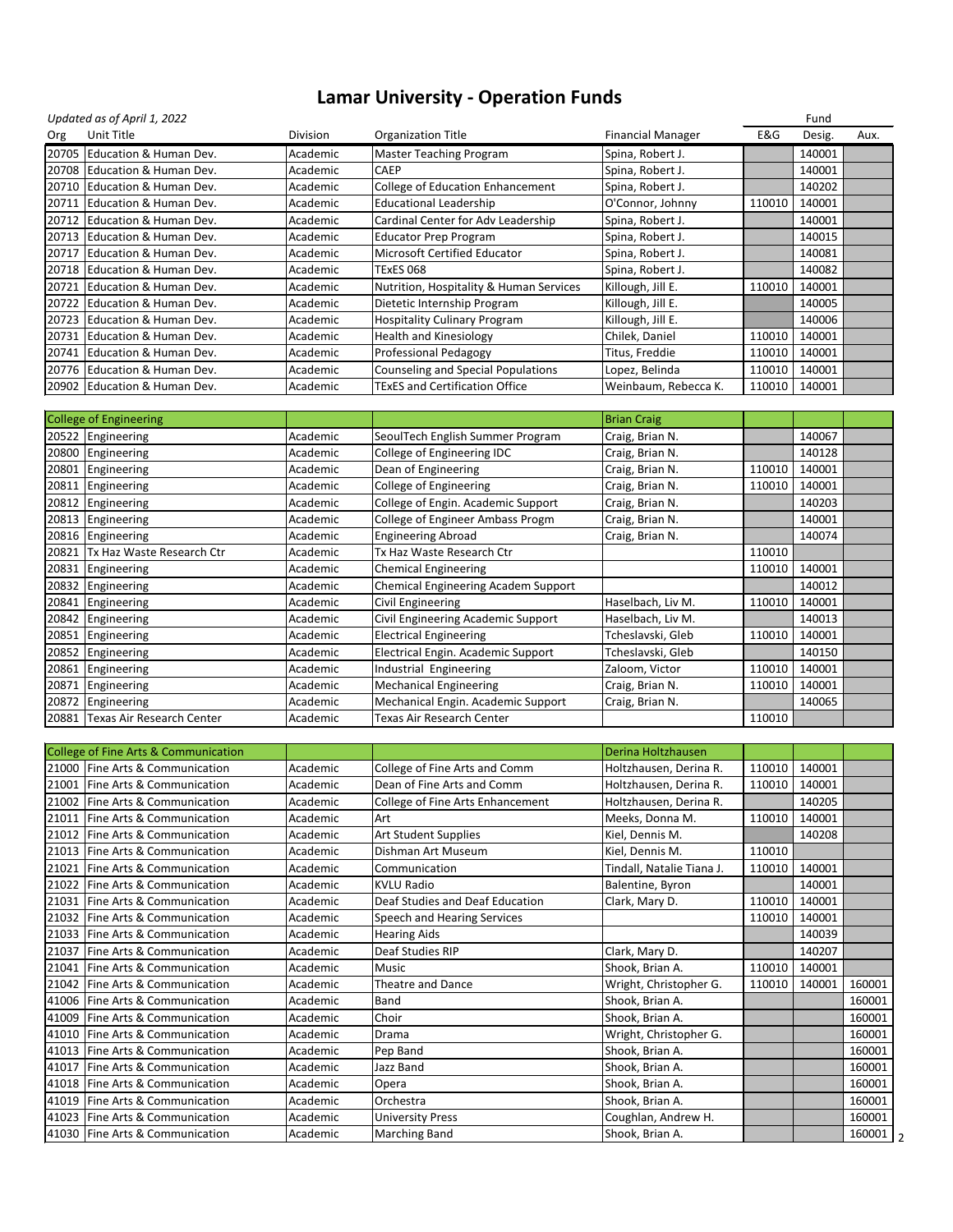|         | Updated as of April 1, 2022     |          |                                            |                          |        | Fund   |        |
|---------|---------------------------------|----------|--------------------------------------------|--------------------------|--------|--------|--------|
| Org     | Unit Title                      | Division | <b>Organization Title</b>                  | <b>Financial Manager</b> | E&G    | Desig. | Aux.   |
|         | 41035 Fine Arts & Communication | Academic | <b>Music Summer Clinic</b>                 | Shook, Brian A.          |        |        | 160016 |
|         |                                 |          |                                            |                          |        |        |        |
| Library |                                 |          |                                            |                          |        |        |        |
| 21101   | Library                         | Academic | <b>Library Services</b>                    |                          |        | 140010 |        |
| 21102   | Library                         | Academic | Library Charges and Fines                  |                          |        | 140010 |        |
| 21103   | Library                         | Academic | <b>Library Acquisitions</b>                |                          |        | 140010 |        |
|         |                                 |          |                                            |                          |        |        |        |
|         | <b>Academic Affairs</b>         |          |                                            | <b>Brenda Nichols</b>    |        |        |        |
|         | 17002 Academic Affairs          | Academic | <b>International Student Services</b>      | Brown, Daniel            | 110010 | 140001 |        |
| 20001   | <b>Academic Affairs</b>         | Academic | Provost & VP Academic Affairs              | Nichols, Brenda S.       | 110010 | 140001 |        |
|         | 20004 Academic Affairs          | Academic | <b>Faculty Development Leave</b>           | Nichols, Brenda S.       |        | 140001 |        |
| 20006   | Academic Affairs                | Academic | Prov & VP for Acad Aff Contingency         | Nichols, Brenda S.       | 110010 | 140001 |        |
| 20007   | Undergraduate Research          | Academic | Undergraduate Research                     | Bahrim, Cristian         |        | 140001 |        |
| 21230   | Academic Affairs                | Academic | <b>International Training for Students</b> | Nichols, Brenda S.       |        | 140075 |        |
| 20008   | <b>Academic Affairs</b>         | Academic | Study Abroad & Student Exchange            | Brown, Daniel            | 110010 | 140001 |        |
| 10112   | <b>Academic Affairs</b>         | Academic | Women and Philanthropy                     | Nichols, Brenda S.       |        | 140083 |        |
|         | 20016 Academic Affairs          | Academic | Science, Technology & Research             | Nichols, Brenda S.       | 110010 | 140001 |        |
| 20023   | Academic Affairs                | Academic | Research Start-Ups                         | Nichols, Brenda S.       |        | 140001 |        |
| 20061   | Academic Affairs                | Academic | Center for History and Culture             | Nichols, Brenda S.       |        | 140001 |        |
| 20063   | <b>Academic Affairs</b>         | Academic | Center for Educational Innovation          | Nichols, Brenda S.       |        | 140001 |        |
| 20101   | Academic Affairs                | Academic | Senior Associate Provost                   | Brown, Daniel            | 110010 | 140001 |        |
| 20102   | Academic Affairs                | Academic | <b>Faculty Senate</b>                      |                          |        | 140001 |        |
| 20116   | <b>Academic Affairs</b>         | Academic | Price Auditorium                           | Nichols, Brenda S.       |        | 140115 |        |
| 20141   | TALH-Honors                     | Academic | Texas Academy Leadership in Humanity       | Thibodeaux, Tilisia      | 110010 | 140001 |        |
| 20161   | Planning & Assessment           | Academic | Planning and Assessment                    | Hefner-Babb, Theresa S.  | 110010 | 140001 |        |
| 20192   | Distance Education              | Academic | <b>LEAP</b>                                | Nichols, Brenda S.       |        | 140001 |        |
| 20199   | Distance Education              | Academic | <b>Distance Education</b>                  | Nichols, Brenda S.       |        | 140027 |        |
| 20303   | Planning & Assessment           | Academic | Quality Enhancement Program                | Hefner-Babb, Theresa S.  | 110010 | 140001 |        |
| 20131   | Planning & Assessment           | Academic | VP Info Mgmt & Decision Support            | Hefner-Babb, Theresa S.  | 110010 | 140001 |        |
|         | 20402 Academic Affairs          | Academic | Center of Study Abroad                     | Brown, Daniel            |        | 140029 |        |
|         | 20702 Distance Education        | Academic | <b>Higher Education Partnership</b>        | Nichols, Brenda S.       |        | 140001 |        |
| 21202   | <b>Academic Affairs</b>         | Academic | <b>DSDE Abroad</b>                         | Brown, Daniel            |        | 140072 |        |
|         | 21210 Academic Affairs          | Academic | Social Sciences Abroad                     | Brown, Daniel            |        | 140072 |        |
| 21217   | <b>Academic Affairs</b>         | Academic | <b>Business Spain Abroad</b>               | Brown, Daniel            |        | 140072 |        |
| 21220   | <b>Academic Affairs</b>         | Academic | <b>SPHS South America Abroad</b>           | Brown, Daniel            |        | 140072 |        |
| 21221   | Academic Affairs                | Academic | Media and Culture Abroad                   | Brown, Daniel            |        | 140072 |        |
| 21301   | <b>TALH-Honors</b>              | Academic | Honors Program                             | Thibodeaux, Tilisia      | 110010 | 140001 |        |
| 21402   | <b>Academic Affairs</b>         | Academic | Mc Nair IDC                                | Brown, Daniel            |        | 140132 |        |
| 21411   | <b>Academic Affairs</b>         | Academic | Center Teaching & Learning Enhancem        |                          | 110010 | 140001 |        |
| 41003   | <b>Academic Affairs</b>         | Academic | <b>International Student Council</b>       | Brown, Daniel            |        |        | 160001 |
|         | 41022 Academic Affairs          | Academic | Academic Lecture Series                    | Brown, Daniel            |        |        | 160001 |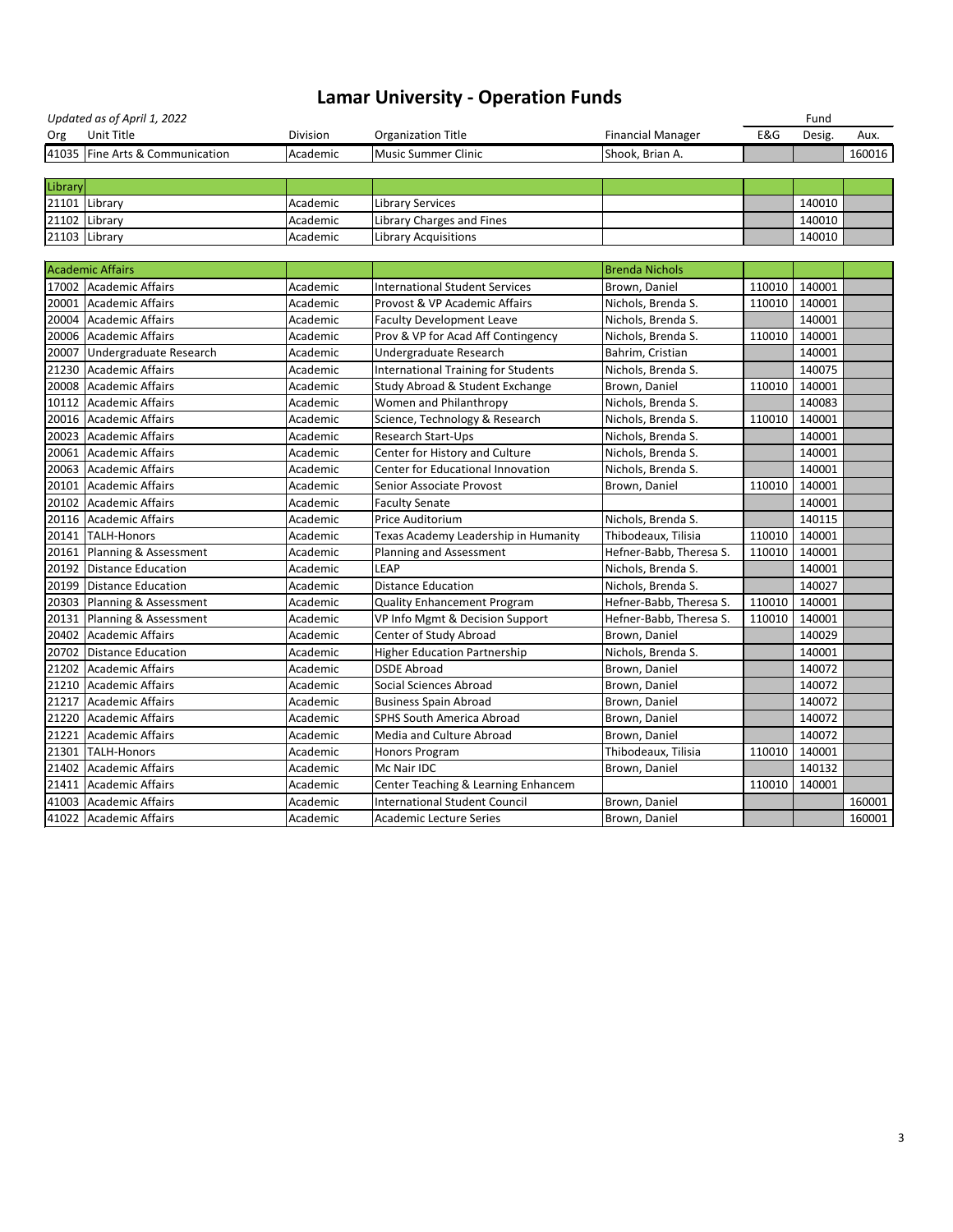| Updated as of April 1, 2022 |                           |               |                                     |                          | Fund   |        |        |
|-----------------------------|---------------------------|---------------|-------------------------------------|--------------------------|--------|--------|--------|
| Org                         | Unit Title                | Division      | <b>Organization Title</b>           | <b>Financial Manager</b> | E&G    | Desig. | Aux.   |
|                             |                           |               |                                     |                          |        |        |        |
|                             | <b>Financial Services</b> |               |                                     | Jamie Larson             |        |        |        |
|                             | 30008 Financial Services  | Finance & Ops | Institutional Reserve & Contingency | Larson, Jamie S.         |        | 140001 |        |
| 30013                       | Financial Services        | Finance & Ops | SB500 Hurricane Harvey              | Larson, Jamie S.         | 120015 |        |        |
| 30017                       | <b>Financial Services</b> | Finance & Ops | <b>Tropical Storm Recovery</b>      | Larson, Jamie S.         | 110010 |        |        |
| 30102                       | <b>Financial Services</b> | Finance & Ops | <b>Payment Services</b>             | Larson, Jamie S.         | 110010 |        |        |
| 30110                       | <b>Financial Services</b> | Finance & Ops | <b>Financial Services</b>           | Larson, Jamie S.         | 110010 | 140001 |        |
| 30111                       | <b>Financial Services</b> | Finance & Ops | Reporting, Compliance & Post Award  | Larson, Jamie S.         | 110010 | 140001 |        |
| 30112                       | <b>Financial Services</b> | Finance & Ops | <b>University Insurance</b>         | Larson, Jamie S.         |        | 140001 |        |
| 30114                       | <b>Financial Services</b> | Finance & Ops | <b>Employee Education Plans</b>     | Larson, Jamie S.         |        | 140001 |        |
| 30115                       | <b>Financial Services</b> | Finance & Ops | <b>TSUS Office Support</b>          |                          |        | 140001 |        |
| 30131                       | <b>Financial Services</b> | Finance & Ops | <b>Student Business Services</b>    | Larson, Jamie S.         | 110010 | 140001 |        |
| 30132                       | <b>Financial Services</b> | Finance & Ops | Cashiering                          | Larson, Jamie S.         | 110010 |        |        |
| 30138                       | <b>Financial Services</b> | Finance & Ops | <b>SORM</b>                         | Larson, Jamie S.         | 110010 |        |        |
| 30139                       | <b>Financial Services</b> | Finance & Ops | University IDC                      | Larson, Jamie S.         |        | 140025 |        |
| 30151                       | <b>Financial Services</b> | Finance & Ops | Payroll                             | Larson, Jamie S.         | 110010 |        |        |
| 30161                       | <b>Financial Services</b> | Finance & Ops | <b>Procurement Services</b>         | Larson, Jamie S.         | 110010 | 140001 |        |
| 30172                       | <b>Financial Services</b> | Finance & Ops | Graduate Setaside                   | Larson, Jamie S.         |        | 140033 |        |
| 30173                       | <b>Financial Services</b> | Finance & Ops | Under Graduate Setaside             | Larson, Jamie S.         |        | 140032 |        |
| 30174                       | <b>Financial Services</b> | Finance & Ops | <b>TPeg Scholarships</b>            | Larson, Jamie S.         |        | 140008 |        |
| 30190                       | <b>Financial Services</b> | Finance & Ops | <b>Designated Tutiton Transfers</b> |                          |        | 140001 |        |
| 30205                       | <b>Financial Services</b> | Finance & Ops | <b>Utilities</b>                    | Larson, Jamie            | 110010 |        |        |
| 30209                       | <b>Financial Services</b> | Finance & Ops | <b>Master Lease</b>                 |                          | 110010 |        |        |
| 30500                       | <b>Financial Services</b> | Finance & Ops | <b>HB1 General Appropriations</b>   |                          | 110010 |        |        |
| 30502                       | <b>Financial Services</b> | Finance & Ops | <b>HEF</b>                          |                          | 110012 |        |        |
| 30503                       | <b>Financial Services</b> | Finance & Ops | <b>State Transfers</b>              |                          | 110010 |        |        |
| 30505                       | <b>Financial Services</b> | Finance & Ops | <b>Benefit Retirees Ins</b>         | Larson, Jamie S.         | 110010 | 140001 |        |
| 30508                       | <b>Financial Services</b> | Finance & Ops | <b>HEF Transfers</b>                |                          | 110012 |        |        |
|                             | 30510 Financial Services  | Finance & Ops | Tuition                             |                          | 110010 |        |        |
|                             | 30511 Financial Services  | Finance & Ops | Lab Fee                             |                          |        |        |        |
|                             | 30512 Financial Services  | Finance & Ops | Transcripts                         |                          |        |        |        |
|                             | 30514 Financial Services  | Finance & Ops | Interest Revenue                    |                          |        |        |        |
|                             | 30516 Financial Services  | Finance & Ops | Miscellaneous Income                |                          |        |        |        |
|                             | 30518 Financial Services  | Finance & Ops | <b>Tuition Service Fee</b>          |                          |        |        |        |
|                             | 30521 Financial Services  | Finance & Ops | <b>Returned Check Fee</b>           |                          |        |        |        |
|                             | 30524 Financial Services  | Finance & Ops | Miscellaneous Student Fees          |                          | 110010 |        |        |
|                             | 30550 Financial Services  | Finance & Ops | Tuition Transfers of Tpeg           |                          | 110010 |        |        |
| 30901                       | <b>Financial Services</b> | Finance & Ops | Tuition Revenue Bond Debt Service   |                          | 110010 | 140001 |        |
| 34000                       | <b>Financial Services</b> | Finance & Ops | <b>State Work Study</b>             |                          | 120002 |        |        |
|                             | 43005 Financial Services  | Finance & Ops | Debt Service Dining Hall            |                          |        |        | 160006 |
|                             | 47013 Financial Services  | Finance & Ops | <b>Food Services Transfers</b>      | Wagner, Robert           |        |        | 160006 |
|                             | 47021 Financial Services  | Finance & Ops | <b>Barnes and Noble Bookstore</b>   |                          |        |        | 160004 |
|                             |                           |               |                                     |                          |        |        |        |

| <b>Facilities</b> |                  |                                                  | David Martin  |        |  |
|-------------------|------------------|--------------------------------------------------|---------------|--------|--|
|                   | 30201 Facilities | Finance & Ops Associate VP Facilities Management | Martin, David | 140001 |  |
|                   | 30204 Facilities | Finance & Ops Building Maintenance               | Martin, David | 140001 |  |
|                   | 30211 Facilities | Finance & Ops   Fleet Maintenance                | Martin, David | 140001 |  |
|                   | 30216 Facilities | Finance & Ops Strategic - Facilities Maintenance | Martin, David | 140001 |  |
|                   | 30231 Facilities | Finance & Ops Custodial Services                 | Martin, David | 140001 |  |
|                   | 30241 Facilities | Finance & Ops Grounds Maintenance                | Martin, David | 140001 |  |
|                   | 30251 Facilities | Finance & Ops   Energy Management                | Martin, David | 140001 |  |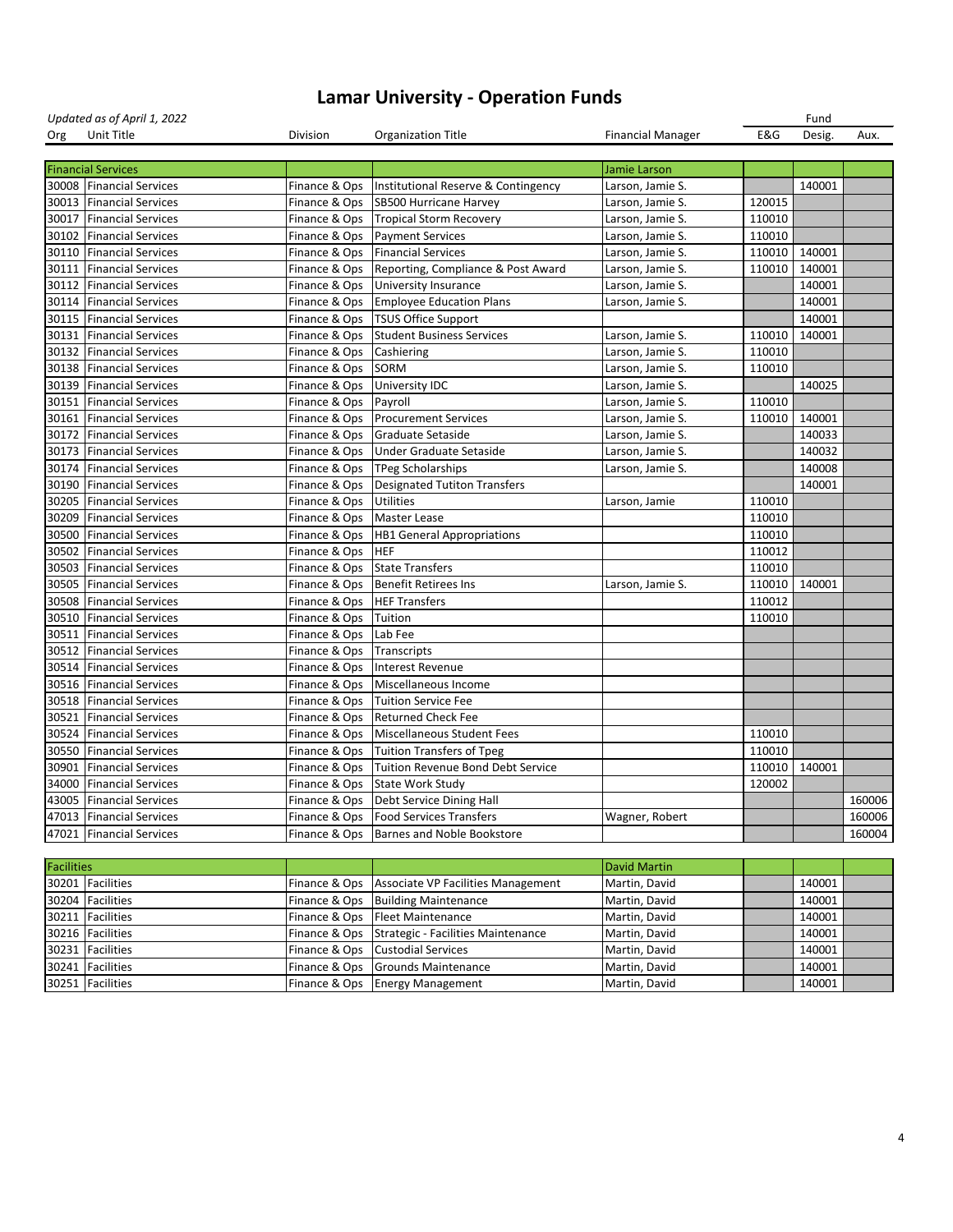|            | Updated as of April 1, 2022     |               |                                       |                          |        | Fund   |        |
|------------|---------------------------------|---------------|---------------------------------------|--------------------------|--------|--------|--------|
| Org        | Unit Title                      | Division      | <b>Organization Title</b>             | <b>Financial Manager</b> | E&G    | Desig. | Aux.   |
|            |                                 |               |                                       |                          |        |        |        |
|            | <b>Campus Operations</b>        |               |                                       | <b>Robert Wagner</b>     |        |        |        |
|            | 20005 Campus Operations         | Finance & Ops | <b>Environmental Sustainability</b>   | Wagner, Robert           |        | 140001 |        |
| 30101      | <b>Campus Operations</b>        | Finance & Ops | <b>Campus Operations</b>              | Wagner, Robert           | 110010 | 140001 |        |
| 30105      | Campus Operations               | Finance & Ops | <b>University Vending</b>             | Wagner, Robert           |        |        | 160043 |
| 30141      | Campus Operations               | Finance & Ops | <b>Contract Administration</b>        | Wagner, Robert           | 110010 | 140001 |        |
| 30162      | Campus Operations               | Finance & Ops | Logistical Support                    | Wagner, Robert           | 110010 | 140001 |        |
| 30235      | Campus Operations               | Finance & Ops | Special Events                        | Wagner, Robert           |        |        | 161038 |
| 30501      | <b>Campus Operations</b>        | Finance & Ops | <b>Risk Management</b>                | Wagner, Robert           | 110010 | 140001 |        |
| 30601      | Campus Operations               | Finance & Ops | Parking                               | Wagner, Robert           |        |        | 160009 |
| 30619      | Campus Operations               | Finance & Ops | Parking Lot Maintenance               | Wagner, Robert           |        |        | 160009 |
| 30841      | <b>Campus Operations</b>        | Finance & Ops | Post Office Operations                | Wagner, Robert           |        | 140001 |        |
| 42011      | <b>Campus Operations</b>        | Finance & Ops | Montagne Center                       | Wagner, Robert           |        |        | 160040 |
| 45006      | Campus Operations               | Finance & Ops | Student ID                            | Wagner, Robert           |        |        | 160011 |
| 47012      | Campus Operations               | Finance & Ops | <b>Food Services</b>                  | Wagner, Robert           |        |        | 160006 |
| 50051      | Campus Operations               | Finance & Ops | <b>Event Management</b>               | Wagner, Robert           |        | 140001 |        |
|            |                                 |               |                                       |                          |        |        |        |
|            | <b>Finance &amp; Operations</b> |               |                                       | Jeremy Alltop            |        |        |        |
|            | 20079 Finance & Operations      | Finance & Ops | Strategic Initiative - Instruction    | Alltop, Jeremy           | 110010 | 140001 |        |
| 20080      | Finance & Operations            | Finance & Ops | Strategic Initiative - Acad Support   | Alltop, Jeremy           | 110010 | 140001 |        |
| 20606 CICE |                                 | Finance & Ops | Lamar CICE                            | Crizer, Daucy            |        | 140085 |        |
| 20803      | Midstream                       | Finance & Ops | Center for Midstream Management       | Kalb, Thomas             | 110010 | 140001 |        |
| 20853      | Midstream                       | Finance & Ops | Midstream Management Workshops        | Kalb, Thomas             |        | 140034 |        |
| 20864      | Port Management                 | Finance & Ops | Center-Advances in Study of Port Mgmt | Stromberg, Rolf E.       | 110010 |        |        |
| 20865      | Port Management                 | Finance & Ops | Port Management Workshops             | Stromberg, Rolf E.       |        | 140086 |        |
| 30001      | Finance & Operations            | Finance & Ops | VP for Finance and Operations         | Alltop, Jeremy           | 110010 | 140001 |        |
| 30005      | Finance & Operations            | Finance & Ops | <b>VPFO Contingency</b>               | Alltop, Jeremy           | 110010 | 140001 |        |
| 30016      | Finance & Operations            | Finance & Ops | <b>Institutional Royalties</b>        | Alltop, Jeremy           |        | 140088 |        |
|            | 30018 Finance & Operations      | Finance & Ops | Strategic Initiative - Institutional  | Alltop, Jeremy           | 110010 | 140001 |        |
|            | 30113 Finance & Operations      | Finance & Ops | <b>University Contingency</b>         | Alltop, Jeremy           |        | 140100 |        |
|            | 30118 Finance & Operations      | Finance & Ops | Disaster Recovery Fund                | Alltop, Jeremy           |        | 140900 |        |
| 30121      | Finance & Operations            | Finance & Ops | <b>Budget and Analysis</b>            | Rodriguez, Kenneth       | 110010 |        |        |
| 30159      | Finance & Operations            | Finance & Ops | <b>University Reserve</b>             | Alltop, Jeremy           | 110010 | 140001 | 160004 |
| 30203      | Construction                    | Finance & Ops | Construction & Planning               | Miller, Katherine E.     |        | 140001 |        |
| 30311      | Information Technology          | Finance & Ops | <b>IT Service Desk</b>                | Stewart, Sean P.         | 110010 | 140009 |        |
| 30301      | Information Technology          | Finance & Ops | <b>Information Management</b>         | Stewart, Sean P.         |        | 140009 |        |
| 30321      | Information Technology          | Finance & Ops | <b>IT Enterprise Applications</b>     | Stewart, Sean P.         | 110010 | 140009 |        |
| 30371      | Information Technology          | Finance & Ops | <b>IT Data Security</b>               | Stewart, Sean P.         | 110010 | 140009 |        |
| 30391      | Information Technology          | Finance & Ops | IT Project Plan Management & Assessm  | Stewart, Sean P.         | 110010 | 140009 |        |
| 30341      | <b>Information Technology</b>   | Finance & Ops | <b>IT Operations</b>                  | Stewart, Sean P.         | 110012 | 140009 |        |
| 30351      | Information Technology          | Finance & Ops | <b>IT Library Lab</b>                 | Stewart, Sean P.         | 110012 |        |        |
| 30361      | Information Technology          | Finance & Ops | IT Client Computing & Networking      | Stewart, Sean P.         | 110010 | 140009 |        |
| 30401      | Human Resources                 | Finance & Ops | Human Resources                       | Sanchez, Tony            | 110010 | 140001 |        |
| 31001      | Center for Resiliency           | Finance & Ops | <b>Center for Resiliency</b>          | Hasselbach, Liv          | 110010 |        |        |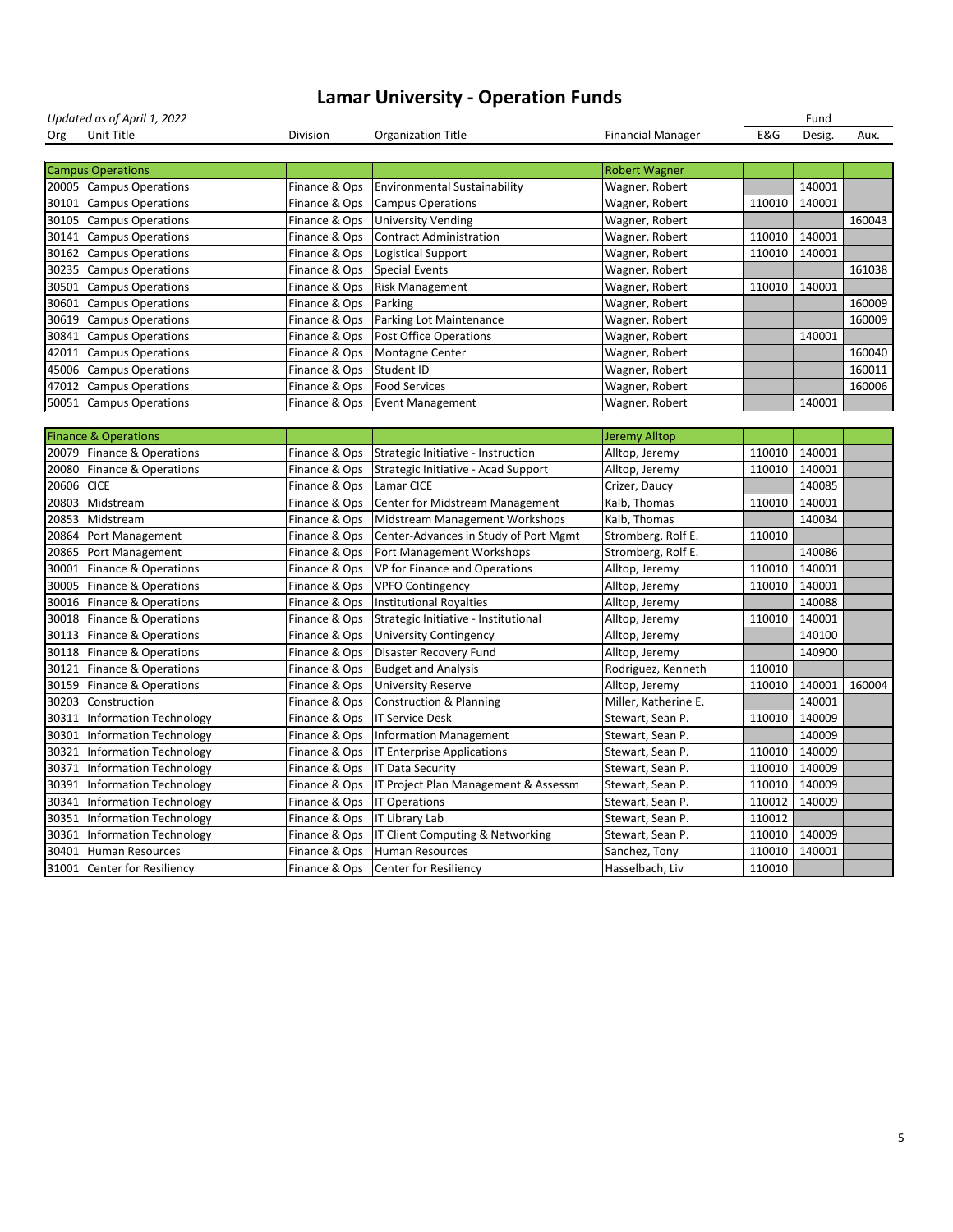|                  | Updated as of April 1, 2022                                            |                        |                                              |                          |               | Fund   |        |   |
|------------------|------------------------------------------------------------------------|------------------------|----------------------------------------------|--------------------------|---------------|--------|--------|---|
| Org              | Unit Title                                                             | Division               | <b>Organization Title</b>                    | <b>Financial Manager</b> | E&G           | Desig. | Aux.   |   |
|                  |                                                                        |                        |                                              |                          |               |        |        |   |
| Advancement      |                                                                        |                        |                                              | Jaun Zabala              |               |        |        |   |
|                  | 50001 Advancement                                                      | President              | University Advancement                       | Zabala, Juan J.          |               | 140001 |        |   |
|                  | 50031 Advancement                                                      | President              | Alumni Affairs                               | Zabala, Juan J.          |               | 140018 |        |   |
|                  | 50041 Advancement                                                      | President              | Development (DL5000)                         | Zabala, Juan J.          |               |        |        |   |
|                  |                                                                        |                        |                                              |                          |               |        |        |   |
|                  | <b>Office of the President</b>                                         |                        |                                              | Jaime Taylor             |               |        |        |   |
|                  | 10101 Office of President                                              | President              | <b>Office of President</b>                   | Taylor, Jaime            | 110010        | 140001 | 160030 |   |
|                  | 10103 Office of President                                              | President              | <b>Staff Senate</b>                          | Taylor, Jaime            |               | 140001 |        |   |
|                  |                                                                        |                        |                                              |                          |               |        |        |   |
|                  | <b>Global Diversity &amp; Intcl Affairs</b>                            |                        |                                              | <b>Norman Bellard</b>    |               |        |        |   |
|                  | 10108 Global Diversity                                                 | President              | <b>Global Diversity Enhancement</b>          | Bellard, Norman          |               | 140001 |        |   |
|                  | 10110 Global Diversity                                                 | President              | <b>Community Relations</b>                   | Bellard, Norman          |               | 140001 |        |   |
|                  | 17000 Global Diversity                                                 | President              | VP of Global Diversity & Intcl Aff           | Bellard, Norman          |               | 140001 |        |   |
| 17001            | <b>Global Diversity</b>                                                | President              | Diversity & Intercultural Affairs            | Bellard, Norman          | 110010        | 140001 |        |   |
| 17003            | <b>Global Diversity</b>                                                | President              | Men of Excellence                            | Bellard, Norman          |               | 140001 |        |   |
| 17005            | <b>Global Diversity</b>                                                | President              | <b>UNIDAD Scholars Program</b>               | Bellard, Norman          |               | 140001 |        |   |
| 41067            | <b>Global Diversity</b>                                                | President              | <b>Global Diversity &amp; Inclusion Prog</b> | Bellard, Norman          |               |        | 160001 |   |
|                  |                                                                        |                        |                                              |                          |               |        |        |   |
|                  | <b>Enrollment Mgmt &amp; Marketing</b>                                 |                        |                                              | <b>Katrina Brent</b>     |               |        |        |   |
|                  | 17006 Enrollment Mgmt & Marketing                                      | President              | Veteran's Affairs                            | Brent, Katrina           | 110010        |        |        |   |
| 20010            | <b>Enrollment Mgmt &amp; Marketing</b>                                 | President              | Scholarships                                 | Brent, Katrina           | 110010        | 140001 |        |   |
| 20012            | <b>Enrollment Mgmt &amp; Marketing</b>                                 | President              | Office of Scholarships & Fin. Aid            | Brent, Katrina           |               | 140001 |        |   |
| 20017            | <b>Enrollment Mgmt &amp; Marketing</b>                                 | President              | <b>International Student Recruitment</b>     | Brent, Katrina           |               | 140001 |        |   |
| 20111            | <b>Enrollment Mgmt &amp; Marketing</b>                                 | President              | <b>Enrollment Services</b>                   | Brent, Katrina           | 110010        | 140001 |        |   |
| 20112            | <b>Enrollment Mgmt &amp; Marketing</b>                                 | President              | Cheer/Dance Scholarships                     | Brent, Katrina           |               | 140001 |        |   |
|                  | 20114 Enrollment Mgmt & Marketing                                      | President              | <b>Area Recruiting</b>                       | Mayer, Deidra            | 110010        | 140001 |        |   |
| 20151            | <b>Enrollment Mgmt &amp; Marketing</b>                                 | President              | Registrar                                    | Short, William D.        | 110010        | 140001 |        |   |
|                  | 20152 Enrollment Mgmt & Marketing                                      | President              | Commencement                                 | Short, William D.        |               | 140001 |        |   |
|                  |                                                                        | President              |                                              | Brent, Katrina M.        | 110010 140001 |        |        |   |
|                  | 20155 Enrollment Mgmt & Marketing<br>20156 Enrollment Mgmt & Marketing | President              | <b>Enrollment Management</b>                 |                          | 110010        | 140058 |        |   |
|                  |                                                                        |                        | <b>Undergraduate Advising Center</b>         | Brent, Katrina M.        |               |        |        |   |
|                  | 20158 Enrollment Mgmt & Marketing                                      | President<br>President | <b>Recruitment Marketing</b>                 | Brent, Katrina M.        |               | 140001 |        |   |
|                  | 20174 Enrollment Mgmt & Marketing                                      |                        | Freshman Interest Groups (FIGS)              | Brent, Katrina M.        |               | 140001 |        |   |
|                  | 20175 Enrollment Mgmt & Marketing                                      | President              | CAS Heroes on the Water- Veteran's Aff.      | Brent, Katrina M.        |               | 140069 |        |   |
| 20193            | <b>Enrollment Mgmt &amp; Marketing</b>                                 | President              | <b>Retention and Student Services</b>        | Brent, Katrina M.        |               | 140001 |        |   |
| 20301            | <b>Enrollment Mgmt &amp; Marketing</b>                                 | President              | <b>Welcome Center</b>                        | Deland, Hanna            |               | 140001 |        |   |
| 20302            | <b>Enrollment Mgmt &amp; Marketing</b>                                 | President              | <b>Center for Academic Success</b>           | Brent, Katrina M.        | 110010        | 140058 |        |   |
| 20305            | <b>Enrollment Mgmt &amp; Marketing</b>                                 | President              | Cardinal Lead                                | Brent, Katrina M.        |               | 140001 |        |   |
| 21004            | <b>Enrollment Mgmt &amp; Marketing</b>                                 | President              | <b>Music Excellence Award</b>                | Brent, Katrina M.        |               | 140001 |        |   |
| 21412            | <b>Enrollment Mgmt &amp; Marketing</b>                                 | President              | <b>Web Communications</b>                    | Brent, Katrina M.        | 110010        |        |        |   |
| 30171            | <b>Enrollment Mgmt &amp; Marketing</b>                                 | President              | <b>Student Financial Aid</b>                 | Brent, Katrina M.        | 110010        | 140001 |        |   |
|                  | 30616 Enrollment Mgmt & Marketing                                      | President              | <b>Cardinal Scholars</b>                     | Brent, Katrina M.        |               | 140001 |        |   |
| 30617            | <b>Enrollment Mgmt &amp; Marketing</b>                                 | President              | Mirabeau Scholarships                        | Brent, Katrina M.        |               | 140001 |        |   |
| 30621            | <b>Enrollment Mgmt &amp; Marketing</b>                                 | President              | South Houston Recruitment Initative          | Brent, Katrina M.        |               | 140001 |        |   |
| 30622            | <b>Enrollment Mgmt &amp; Marketing</b>                                 | President              | Transfer Excellence Scholarship              | Brent, Katrina M.        |               | 140001 |        |   |
|                  | 30623 Enrollment Mgmt & Marketing                                      | President              | Legends Scholars Scholarship                 | Brent, Katrina M.        |               | 140001 |        |   |
| 30624            | <b>Enrollment Mgmt &amp; Marketing</b>                                 | President              | Living-Learning Community Schol              | Brent, Katrina M.        |               | 140001 |        |   |
|                  | 30626 Enrollment Mgmt & Marketing                                      | President              | South Park Neighborhood Scholarship          | Brent, Katrina M.        |               | 140001 |        |   |
| 30627            | <b>Enrollment Mgmt &amp; Marketing</b>                                 | President              | <b>Academic Excellence</b>                   | Brent, Katrina M.        |               | 140001 |        |   |
|                  | 30630 Enrollment Mgmt & Marketing                                      | President              | <b>Distinguished Scholars</b>                | Brent, Katrina M.        |               | 140001 |        |   |
|                  | 50011 Enrollment Mgmt & Marketing                                      | President              | <b>Marketing &amp; Communications</b>        | Brent, Katrina M.        |               | 140001 |        |   |
|                  |                                                                        |                        |                                              |                          |               |        |        |   |
| <b>Athletics</b> |                                                                        |                        |                                              | <b>Helene Thill</b>      |               |        |        |   |
| 43001            | Athletics                                                              | President              | Debt Service Soccer                          | Thill, Helene            |               |        | 161016 |   |
| 43002            | Athletics                                                              | President              | Debt Service Football                        | Thill, Helene            |               |        | 161016 |   |
|                  | 60000 Athletics                                                        | President              | <b>Athletic Fee</b>                          | Thill, Helene            |               |        | 161016 |   |
| 60001            | Athletics                                                              | President              | <b>Athletics Director</b>                    | Thill, Helene            |               |        | 161016 |   |
| 60003            | Athletics                                                              | President              | <b>Athletic Business Office</b>              | Thill, Helene            |               |        | 161016 |   |
| 60004            | Athletics                                                              | President              | <b>Athletic Souveniers</b>                   | Thill, Helene            |               |        | 161006 |   |
|                  | 60005 Athletics                                                        | President              | Athletic Corporate Sponsorship               | Thill, Helene            |               |        | 161016 | 6 |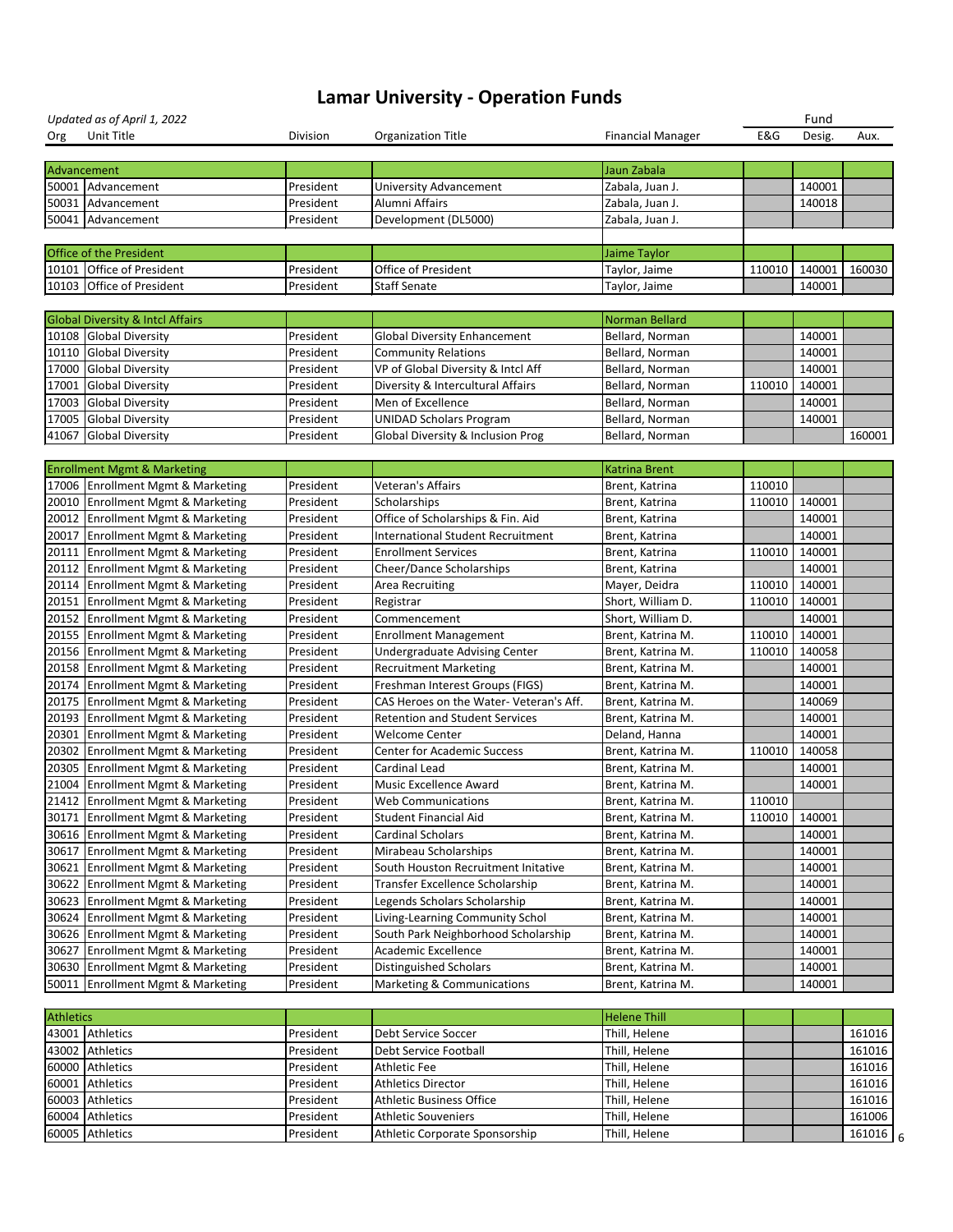|     | Updated as of April 1, 2022 |           |                                        |                          |     | Fund   |        |
|-----|-----------------------------|-----------|----------------------------------------|--------------------------|-----|--------|--------|
| Org | Unit Title                  | Division  | <b>Organization Title</b>              | <b>Financial Manager</b> | E&G | Desig. | Aux.   |
|     | 60006 Athletics             | President | <b>Cardinal Club</b>                   | Thill, Helene            |     |        | 161016 |
|     | 60010 Athletics             | President | <b>NCAA Special Assistance Fund</b>    | Thill, Helene            |     |        | 161024 |
|     | 60020 Athletics             | President | <b>NCAA Special Distribution</b>       | Thill, Helene            |     |        | 161022 |
|     | 60022 Athletics             | President | <b>Academic Enhancement Disc</b>       | Thill, Helene            |     |        | 161040 |
|     | 60023 Athletics             | President | Hall of Honors                         | Thill, Helene            |     |        | 161041 |
|     |                             |           |                                        |                          |     |        |        |
|     | 60024 Athletics             | President | <b>Strength Training Disc</b>          | Thill, Helene            |     |        | 161039 |
|     | 60025 Athletics             | President | <b>Strength Training</b>               | Thill, Helene            |     |        | 161016 |
|     | 60026 Athletics             | President | Championships                          | Thill, Helene            |     |        | 161016 |
|     | 60027 Athletics             | President | <b>Athletic Training Disc</b>          | Thill, Helene            |     |        | 161042 |
|     | 60028 Athletics             | President | Mens Basketball Camp                   | Thill, Helene            |     |        | 161043 |
|     | 60029 Athletics             | President | <b>Athletic Video</b>                  | Thill, Helene            |     |        | 161016 |
|     | 60031 Athletics             | President | <b>Athletic Development</b>            | Thill, Helene            |     |        | 161016 |
|     | 60032 Athletics             | President | <b>Athletic Development Disc</b>       | Thill, Helene            |     |        | 161037 |
|     | 60033 Athletics             | President | Tennis Court Main.                     | Thill, Helene            |     |        | 161023 |
|     | 60041 Athletics             | President | <b>Athletic Academics Affairs</b>      | Thill, Helene            |     |        | 161016 |
|     | 60071 Athletics             | President | <b>Media Relations</b>                 | Thill, Helene            |     |        | 161016 |
|     | 60081 Athletics             | President | <b>Athletic Training</b>               | Thill, Helene            |     |        | 161016 |
|     | 60082 Athletics             | President | <b>Southland Conference</b>            | Thill, Helene            |     |        | 161016 |
|     |                             |           |                                        |                          |     |        |        |
|     | 61000 Athletics             | President | <b>Athletic Fee Transfers</b>          | Thill, Helene            |     |        | 161016 |
|     | 61011 Athletics             | President | Mens Baseball                          | Thill, Helene            |     |        | 161016 |
|     | 61012 Athletics             | President | Mens Baseball Disc                     | Thill, Helene            |     |        | 161001 |
|     | 61013 Athletics             | President | Mens Baseball Camp                     | Thill, Helene            |     |        | 161111 |
|     | 61014 Athletics             | President | <b>Mens Baseball Donations</b>         | Thill, Helene            |     |        | 161003 |
|     | 61021 Athletics             | President | Mens Basketball                        | Thill, Helene            |     |        | 161016 |
|     | 61022 Athletics             | President | <b>Mens Basketball Parking</b>         | Thill, Helene            |     |        | 161004 |
|     | 61023 Athletics             | President | Mens Basketball Discretionary          | Thill, Helene            |     |        | 161002 |
|     | 61024 Athletics             | President | Mens Basketball Camp                   | Thill, Helene            |     |        | 161110 |
|     | 61027 Athletics             | President | Home Game                              | Thill, Helene            |     |        | 161016 |
|     | 61031 Athletics             | President | <b>Golf Mens</b>                       | Thill, Helene            |     |        | 161016 |
|     | 61032 Athletics             | President | Mens Golf Disc                         | Thill, Helene            |     |        | 161017 |
|     | 61033 Athletics             | President | Mens Golf Camp                         |                          |     |        | 161112 |
|     |                             |           |                                        | Thill, Helene            |     |        |        |
|     | 61041 Athletics             | President | <b>Tennis Mens</b>                     | Thill, Helene            |     |        | 161016 |
|     | 61042 Athletics             | President | <b>Tennis Mens Discretionary</b>       | Thill, Helene            |     |        | 161018 |
|     | 61043 Athletics             | President | <b>Mens Tennis Camp</b>                | Thill, Helene            |     |        | 161113 |
|     | 61051 Athletics             | President | <b>Track Mens</b>                      | Thill, Helene            |     |        | 161016 |
|     | 61052 Athletics             | President | <b>Mens Track Disc</b>                 | Thill, Helene            |     |        | 161019 |
|     | 61071 Athletics             | President | Football                               | Thill, Helene            |     |        | 161016 |
|     | 61072 Athletics             | President | <b>Football Suites</b>                 | Thill, Helene            |     |        | 161014 |
|     | 61073 Athletics             | President | <b>Mens Football Parking</b>           | Thill, Helene            |     |        | 161016 |
|     | 61074 Athletics             | President | <b>Mens Football Discretionary</b>     | Thill, Helene            |     |        | 161013 |
|     | 61075 Athletics             | President | Mens Football Camp                     | Thill, Helene            |     |        | 161115 |
|     | 65011 Athletics             | President | <b>Womens Basketball</b>               | Thill, Helene            |     |        | 161016 |
|     | 65012 Athletics             | President | <b>Womens Basketball Discretionary</b> | Thill, Helene            |     |        | 161010 |
|     | 65013 Athletics             | President | <b>Womens Basketball Camp</b>          | Thill, Helene            |     |        | 161130 |
|     | 65021 Athletics             | President | <b>Golf Womens</b>                     | Thill, Helene            |     |        | 161016 |
|     |                             |           |                                        |                          |     |        |        |
|     | 65022 Athletics             | President | <b>Golf Womens Discretionary</b>       | Thill, Helene            |     |        | 161030 |
|     | 65031 Athletics             | President | <b>Tennis Womens</b>                   | Thill, Helene            |     |        | 161016 |
|     | 65032 Athletics             | President | <b>Tennis Womens Discretionary</b>     | Thill, Helene            |     |        | 161031 |
|     | 65033 Athletics             | President | <b>Womens Tennis Camp</b>              | Thill, Helene            |     |        | 161132 |
|     | 65042 Athletics             | President | Womens Track Disc.                     | Thill, Helene            |     |        | 161032 |
|     | 65051 Athletics             | President | <b>Womens Volleyball</b>               | Thill, Helene            |     |        | 161016 |
|     | 65052 Athletics             | President | Womens Volleyball Disc                 | Thill, Helene            |     |        | 161035 |
|     | 65053 Athletics             | President | Womens Volleyball Camp                 | Thill, Helene            |     |        | 161134 |
|     | 65071 Athletics             | President | <b>Womens Soccer</b>                   | Thill, Helene            |     |        | 161016 |
|     | 65073 Athletics             | President | <b>Womens Soccer Disc</b>              | Thill, Helene            |     |        | 161036 |
|     | 65074 Athletics             | President | <b>Womens Soccer Camp</b>              | Thill, Helene            |     |        | 161135 |
|     | 65081 Athletics             | President | <b>Womens Softball</b>                 | Thill, Helene            |     |        | 161016 |
|     | 65082 Athletics             | President | <b>Womens Softball Dis</b>             | Thill, Helene            |     |        | 161034 |
|     |                             |           |                                        |                          |     |        |        |
|     | 65083 Athletics             | President | Womens Softball Camp                   | Thill, Helene            |     |        | 161136 |